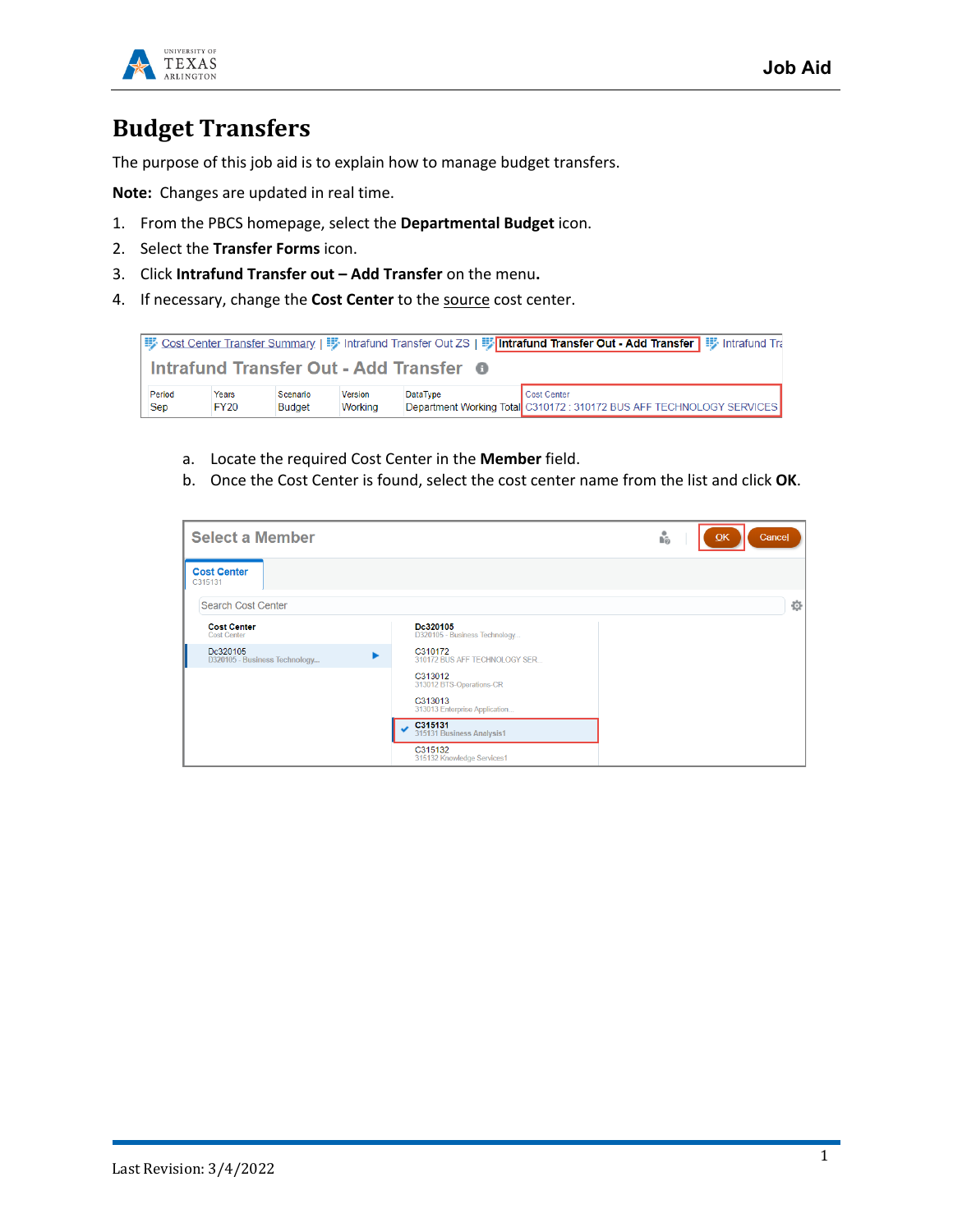

- 5. Select the correct destination TransCostCenter. Depending on the resolution of your computer monitor, the destination cost center can be displayed two ways.
	- a. The complete source Cost Center and destination TransCostCenter.

| Intrafund Transfer Out - Add Transfer <sup>O</sup> |  |                                      |                           |                                                                                                                                                             |  | Source |                        |  |  |  |  |
|----------------------------------------------------|--|--------------------------------------|---------------------------|-------------------------------------------------------------------------------------------------------------------------------------------------------------|--|--------|------------------------|--|--|--|--|
| Period<br>Years<br><b>FY20</b><br>Sep              |  |                                      | Scenario<br><b>Budget</b> | DataType<br><b>Cost Center</b><br>Version<br>Department Working Total C315131 : 315131 Business Analysis1   7 310172 BUS AFF TECHNOLOGY SERVICES<br>Working |  |        | <b>TransCostCenter</b> |  |  |  |  |
|                                                    |  | 71400 - Tran<br><b>IntraFund Out</b> |                           | <b>Transfer</b><br>Comment                                                                                                                                  |  |        |                        |  |  |  |  |
| <b>Transfer Out 1</b>                              |  |                                      | Dollar Amount             | Comments                                                                                                                                                    |  |        |                        |  |  |  |  |
| <b>Transfer Out 2</b>                              |  |                                      |                           |                                                                                                                                                             |  |        |                        |  |  |  |  |
| <b>Transfer Out 3</b>                              |  |                                      |                           |                                                                                                                                                             |  |        |                        |  |  |  |  |
| <b>Transfer Out 4</b>                              |  |                                      |                           |                                                                                                                                                             |  |        |                        |  |  |  |  |
| <b>Transfer Out 5</b>                              |  |                                      |                           |                                                                                                                                                             |  |        |                        |  |  |  |  |
| <b>Transfer Out 6</b>                              |  |                                      |                           |                                                                                                                                                             |  |        |                        |  |  |  |  |
| <b>Transfer Out 7</b>                              |  |                                      |                           |                                                                                                                                                             |  |        |                        |  |  |  |  |
| <b>Transfer Out 8</b>                              |  |                                      |                           |                                                                                                                                                             |  |        |                        |  |  |  |  |
| <b>Transfer Out 9</b>                              |  |                                      |                           |                                                                                                                                                             |  |        |                        |  |  |  |  |
| Transfer Out 10                                    |  |                                      |                           |                                                                                                                                                             |  |        |                        |  |  |  |  |

b. The complete source Cost Center and **>>** for destination TransCostCenter.

|                                            |                                     | <b>Position Budget</b><br><b>Forms</b>                  |                     | <b>View Fringe Rates</b>         |   | 颐<br><b>Transfer Forms</b> | Departmental<br><b>Budget Forms</b> | <b>Position Current</b><br><b>View</b>                                                       | Other Forms | <b>Merit Forms</b>                                                       |               |
|--------------------------------------------|-------------------------------------|---------------------------------------------------------|---------------------|----------------------------------|---|----------------------------|-------------------------------------|----------------------------------------------------------------------------------------------|-------------|--------------------------------------------------------------------------|---------------|
| B                                          | <b>Cost Center Transfer Summary</b> | ₽<br>Intrafund Transfer Out - Add Transfer <sup>6</sup> |                     | <b>Intrafund Transfer Out ZS</b> | B |                            | Intrafund Transfer Out - Add T      | Intrafund Transfer In - View T<br>₩                                                          |             | 罂<br>$\frac{1}{2} \left( \frac{1}{2} \right) \left( \frac{1}{2} \right)$ | <b>Action</b> |
| Period<br>Sep                              | Years<br><b>FY23</b>                | Scenario<br>Budget                                      | Version<br>Working  | DataType                         |   | <b>Cost Center</b>         |                                     | Department Working Total C470038 : 470038 INTERCOLLECIATE ATLIL MOMENS TO<br>TransCostCenter |             |                                                                          |               |
| Transfer Out 1<br>$T$ cancfor $Q_{11}$ + 2 |                                     | 71400 - Tran<br>IntraFund Out                           | Transfer<br>Comment |                                  |   |                            |                                     | T 470043 INTRCOLLEG ATHL-WOMEN'S TENNIS                                                      |             |                                                                          |               |

- 6) Changed fields are highlighted in yellow, click the GO button to save the changed cost center(s).
- 7) In the first empty Transfer Out 1 row in the "71400 Tran IntraFund Out" column, enter the lump dollar amount of the first transfer out. Enter a comment in the "Transfer Comment" column. All cells with unsaved data will be highlighted yellow.

|                                  |                      |                               |                                                                                    | Intrafund Transfer Out - Add Transfer O | vost Center Transfer Summary   野 Intrafund Transfer Out ZS   野 Intrafund Transfer Out - Add Transfer   野 Intrafund Transfer In |  |
|----------------------------------|----------------------|-------------------------------|------------------------------------------------------------------------------------|-----------------------------------------|--------------------------------------------------------------------------------------------------------------------------------|--|
| Period<br>Sep                    | Years<br><b>FY20</b> | Scenario<br><b>Budget</b>     | <b>Cost Center</b><br>Department Working Total C315131 : 315131 Business Analysis1 | ≫                                       |                                                                                                                                |  |
|                                  |                      | 71400 - Tran<br>IntraFund Out | <b>Transfer</b><br>Comment                                                         |                                         |                                                                                                                                |  |
| Transfer Out 1                   |                      |                               | 155,000 Comment                                                                    |                                         |                                                                                                                                |  |
| Transfer Out 2<br>Transfer Out 3 |                      |                               |                                                                                    |                                         |                                                                                                                                |  |